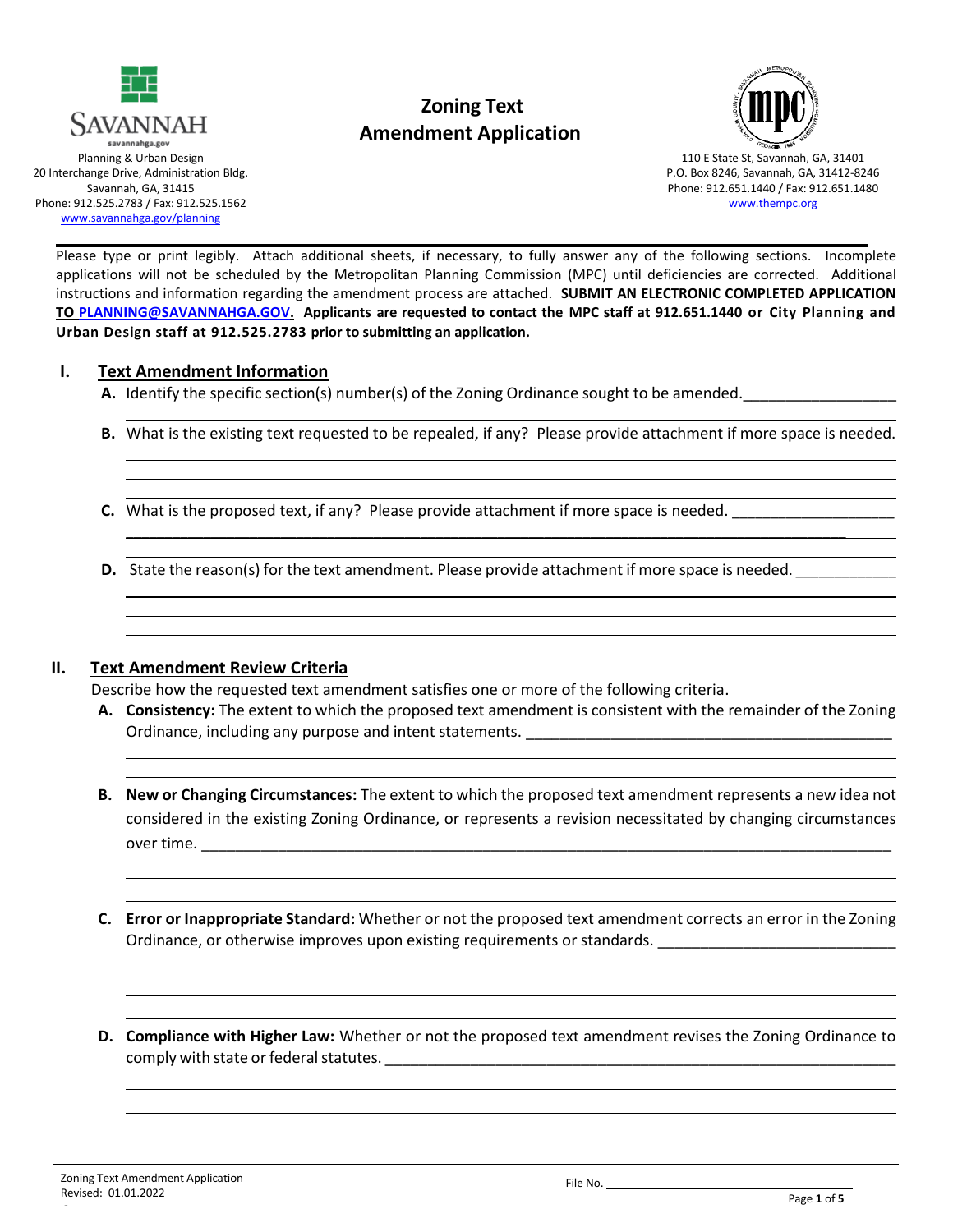#### **III. Application History**

Have any previous applications been made to rezone the subject property (Certificate of Appropriateness (COA), Subdivision, Site Permit (General Development Plan), Business Location Approval, Text Amendment)?

 $\Box$  Yes  $\Box$  No If yes, please provide the Plan/Permit File Number(s):

#### **IV.** Petitioner Information (If the petitioner(s) will have an agent serve on his or her behalf, the petitioners(s) must complete Section V. Agent, if different from Petition of the application.) Name(s):

| (Or Officer or Authorized Signatory, if Petitioner is not an individual) |
|--------------------------------------------------------------------------|
|                                                                          |
|                                                                          |
|                                                                          |
|                                                                          |
|                                                                          |

### **V. Agent, if different from Petitioner**

|                                                                                                                                                                                                                                | $Name(s): \n\overline{\phantom{a}}$                                                                                                                                                                                                 |  |
|--------------------------------------------------------------------------------------------------------------------------------------------------------------------------------------------------------------------------------|-------------------------------------------------------------------------------------------------------------------------------------------------------------------------------------------------------------------------------------|--|
|                                                                                                                                                                                                                                |                                                                                                                                                                                                                                     |  |
|                                                                                                                                                                                                                                | Address: <u>Address:</u> Address: Address: Address: Address: Address: Address: Address: Address: Address: Address: Address: Address: Address: Address: Address: Address: Address: Address: Address: Address: Address: Address: Addr |  |
|                                                                                                                                                                                                                                |                                                                                                                                                                                                                                     |  |
|                                                                                                                                                                                                                                | Fax: $\qquad \qquad$                                                                                                                                                                                                                |  |
| E-mail address: Entrancement of the state of the state of the state of the state of the state of the state of the state of the state of the state of the state of the state of the state of the state of the state of the stat |                                                                                                                                                                                                                                     |  |

#### **VI. Items Required to be Submitted with this Application**

**A. Application Fee.** The non-refundable filing fee is based on the type of use for which relief is requested. Make check payable to City of Savannah. Fee is subject to change.

- Text Amendment: \$3,000.00
- **B. Meeting with MPC staff.** Prior to the submittal of an application for a Text Amendment to the Zoning Ordinance, the applicant shall participate in a pre-application conference with the MPC staff.

• MPC Meeting date:

### **VII. Application Checklist**

Pursuant to O.C.G.A. § 8-2-26, this checklist must be completed and submitted with each permit application. Please check every item as either "Y" for items that are included with the application or "N" for items that are not included with the application. Items without an "N" checkbox are minimum requirements initially due with the application if applicable.

| Yes | No |                                                                     |
|-----|----|---------------------------------------------------------------------|
|     |    | Part I. Text Amendment Information                                  |
|     |    | Part II. Text Amendment Review Criteria                             |
|     |    | Part III. Application History                                       |
|     |    | Part IV. Petitioner Information                                     |
|     |    | Part V. Agent Information                                           |
|     |    | Part VI. Items Required to be Submitted with this Application (Fee) |
|     |    | Part VII. Application Checklist                                     |
|     |    | Part VIII. Certification of Application (Signed application)        |

*Please note: Supplemental information may be required during plan review to address deficiencies*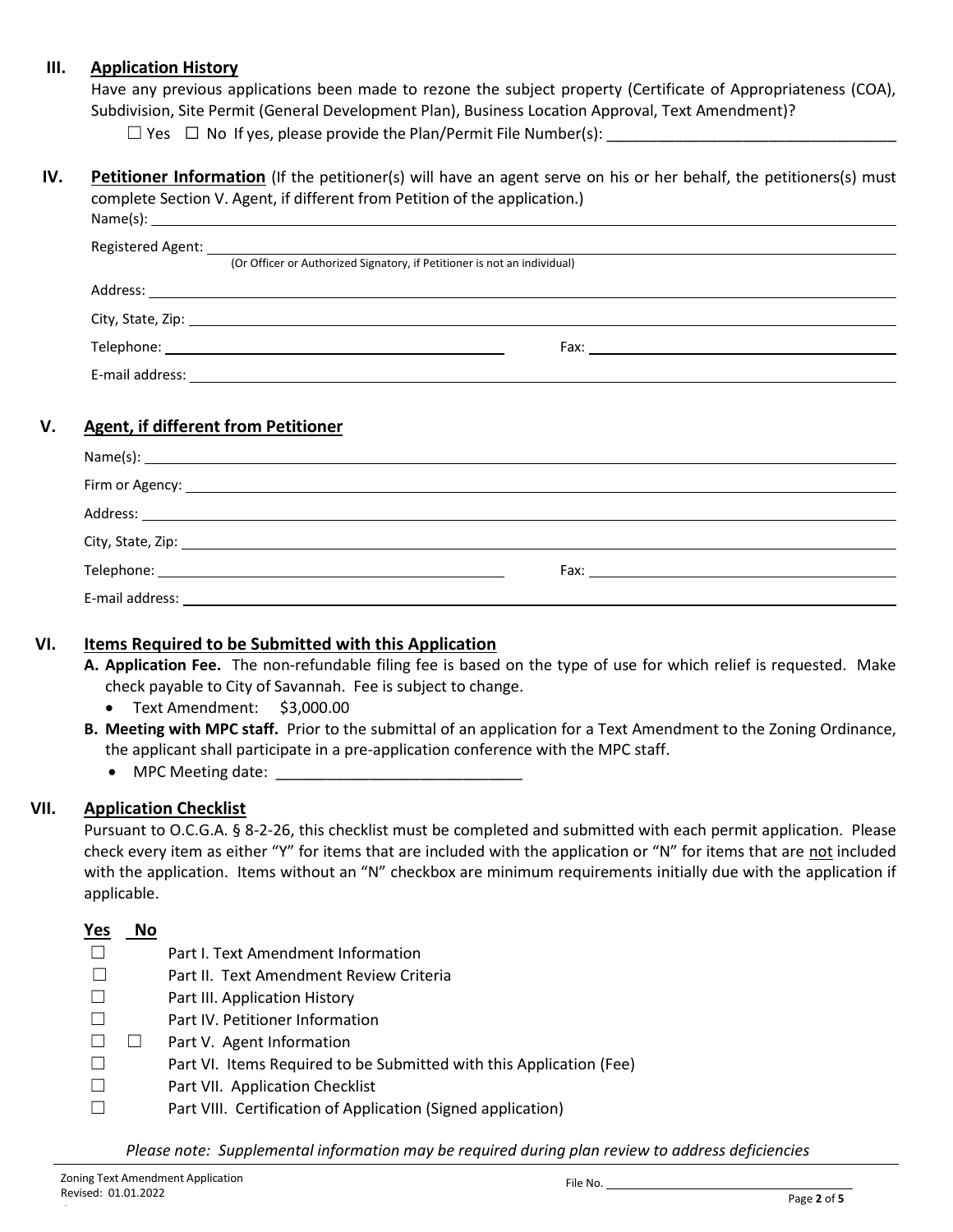### **Certified Application**

By my signature below, I certify that the information contained in this application is true and correct to the best of my knowledge at the time of the application. I acknowledge that I understand and have complied with all of the submittal requirements and procedures, and that this application is a complete application submittal. I further understand that an incomplete application submittal may cause my application to be deferred to the next posted deadline date. I understand that the approval of an application for Special Use Permit by The Mayor and Aldermen does not constitute a waiver from any applicable local, state, or federal regulations.

| Signature of Petitioner or Petitioner's Agent                                                  |  | <b>Printed Name</b>                                      | Date |  |
|------------------------------------------------------------------------------------------------|--|----------------------------------------------------------|------|--|
| <b>Contacts:</b>                                                                               |  |                                                          |      |  |
|                                                                                                |  |                                                          |      |  |
| 20 Interchange Drive, Administration Building, Savannah, GA, 31415<br>Planning & Urban Design: |  |                                                          |      |  |
|                                                                                                |  | P.O. Box 1027, Savannah, GA, 31402 (Phone: 912.525.2783) |      |  |

| The Planning Commission: 110 E State St, Savannah, GA, 31401 (Located at the State Street Garage) |
|---------------------------------------------------------------------------------------------------|
| P.O. Box 8246, Savannah, GA, 31412 (Phone: 912.651.1440)                                          |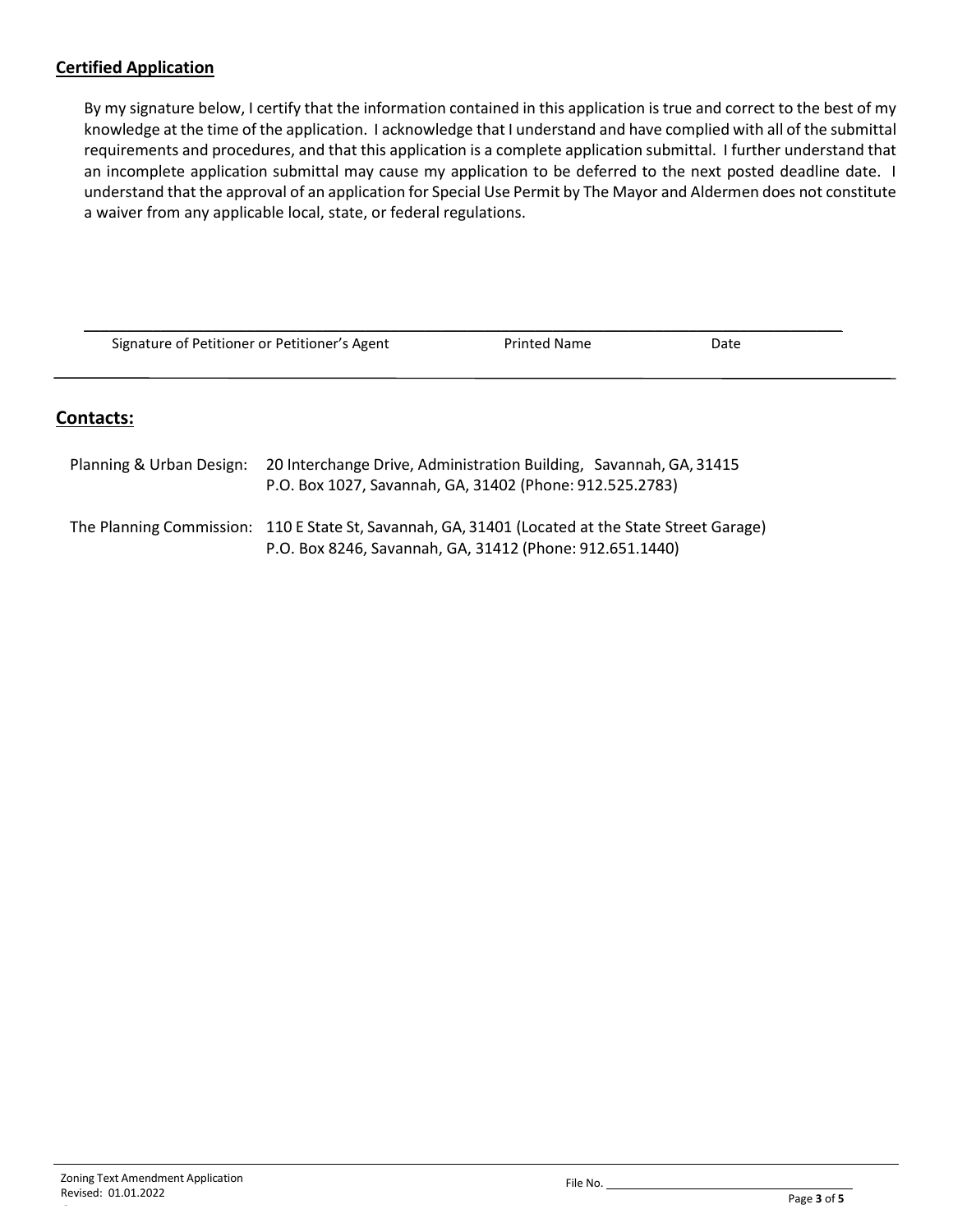# **RETAIN THIS PAGE**

#### **Instructions**

- **1.** Applicants are requested to contact the Metropolitan Planning Commission (MPC) or City of Savannah Planning and Urban Design Office (City) prior to submitting an application.
- **2.** The application form must be completed according t[o Sec. 3.1.4](http://online.encodeplus.com/regs/savannah-ga/doc-viewer.aspx#secid-5100) including the appropriate fee and all required supplemental materials before it will be processed and scheduled for a hearing.
- **3. All applications must be submitted electronically to [planning@savananhga.gov](mailto:planning@savananhga.gov)**. If the document size is larger than 20 MB, please contact 912.525.2783.
- **4.** The petitioner or agent may include exhibits (e.g., letters or photos) to support the request.
- **5.** A schedule of the application deadlines as well as the Planning Commission and City Council meeting dates are part of this application.

#### **Zoning Text Amendment Process(After the Application is Submitted)**

- **1.** All text amendment applications will be considered by the Planning Commission at a public hearing prior to the Mayor and Aldermen holding the zoning hearing.
- **2.** Once an application submittal is determined to be complete according to [Sec. 3.1.4,](http://online.encodeplus.com/regs/savannah-ga/doc-viewer.aspx#secid-5100) the MPC will schedule the petition for review by the Planning Commission and prepare a staff recommendation.
- **3.** The MPC will notify the petitioner of the public hearing date and time. They will also publish a public notification in the newspaper.
- **4.** The Planning Commission meeting will be held in the Arthur A. Mendonsa Hearing Room at the MPC, 112 E State Street doorway.
- **5.** During the meeting, an overhead projector and computer are available for use. The overhead projector can display all paper items (e.g., photographs, maps, site plans). PowerPoint presentations must be provided to MPC staff at least two days prior to the hearing. A copy of any materials used to support your petition must be submitted for the record at the time of the public hearing.
- **6.** The Planning Commission will make a recommendation to the Mayor and Aldermen regarding the petition. Their recommendation may be to approve, approve with modifications, deny or continue the petition.
- **7.** Once the Planning Commission has made a recommendation, the petition will be forwarded to the Mayor and Aldermen for consideration. The City will notify the petitioner of the date and time of the City Council meeting and publish the public notice for the zoning hearing in the newspaper.
- **8.** The City Council meeting will be held in the Council Chambers on the 2<sup>nd</sup> Floor of City Hall, 2 E Bay Street.
- **9.** The Mayor and Aldermen must have at least two meetings to consider the petition and the Planning Commission's recommendation; a zoning hearing and then the first and second readings of the ordinance amendment. The first and second readings may be held at the same meeting as the zoning hearing.
- **10.** Once the Mayor and Aldermen hear the petition, they make recommendation to approve, approve with modifications, deny, continue the petition to the next meeting or a date certain, or return the proposed text amendment to the Planning Commission for further study and recommendation.
- **11.** If the Mayor and Aldermen deny an application for a zoning text amendment, the applicant will not be able to resubmit a zoning text amendment application for the same item for a period of 12 months from the date of the written decision by the Mayor and Aldermen.
- **12.** Notification of the Mayor and Aldermen's final decision will be sent to the petitioner by the City.
- **13.** The petitioner or agent should be in attendance at all Planning Commission and City Council meetings. If no one is present to represent the petition, the petition may still be discussed.